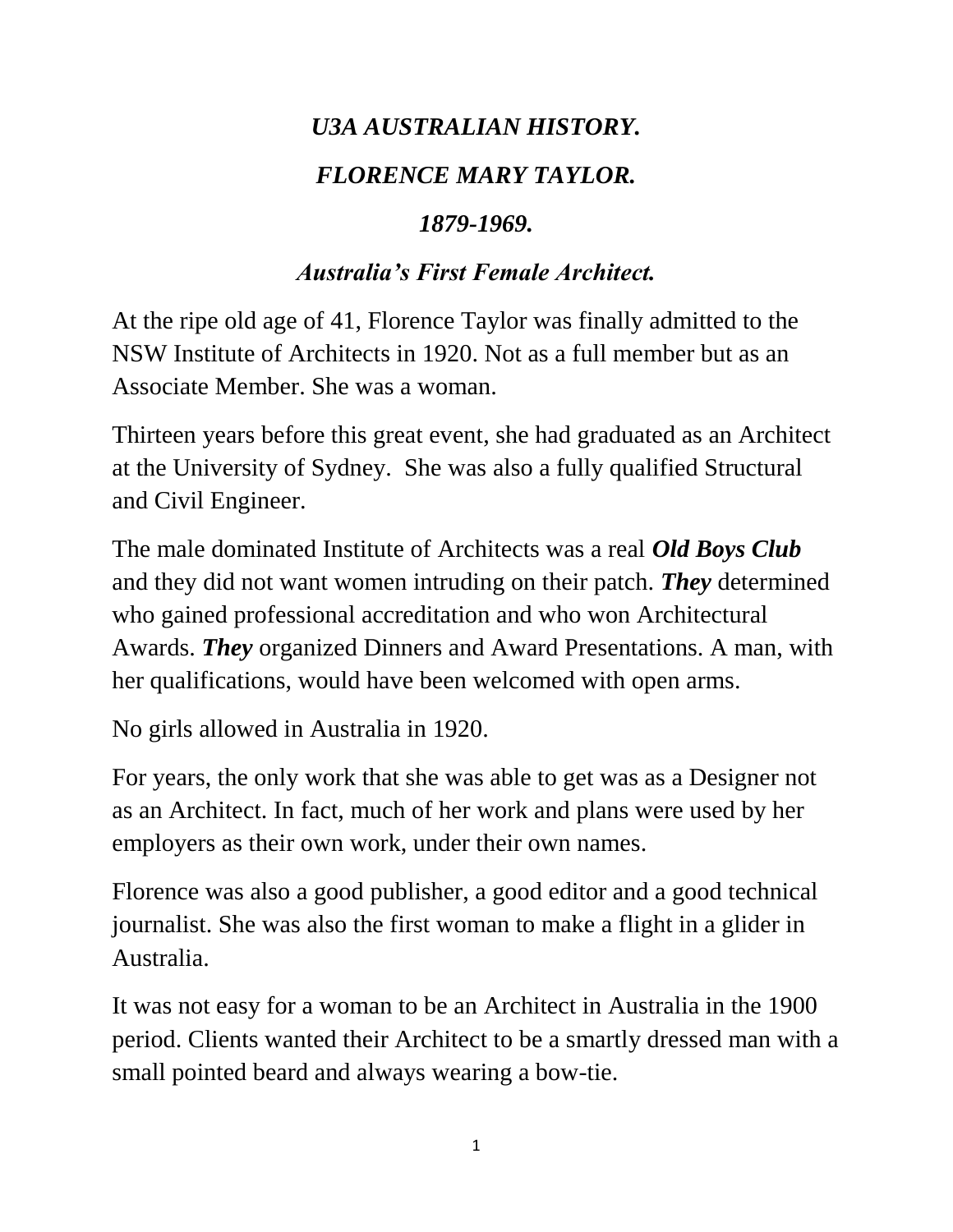There was one woman who was prepared to do it the hard way and that was Florence Taylor.

Florence Mary Parsons was born on the 29 December 1879 at Bedminister, near Bristol in England. She was the eldest of four attractive daughters of John and Mary Parsons, John was a Civil Servant and in 1888 he and Mary decided to take the family to Australia and they arrived in Sydney where he found a job with the Parramatta Council.

Florence was enrolled at the Presbyterian Ladies College at Croydon where she excelled at Maths and Science, which was unusual for girls in those days. The PLC always encouraged its girls to look to careers other than typing and domestic duties.

In 1899, John Parsons died suddenly and Florence had to leave school and go to work to help support the family. Mary had inherited the family home but it was the end of the Great Depression of 1890 and times were tough.

Florence could have become a typist and given up her ideas of finishing her education but she managed to find a job, as a clerk, with an Engineering firm at Parramatta.

Highly intelligent and creative, Florence decided to become a Draughtsperson and she enrolled in evening classes at Sydney Technical College where she was the only woman studying Building Construction, Quantity Surveying and Architectural Drawing.

In addition to this workload, she also enrolled at the School of Engineering at the University of Sydney.

She set herself the task of finishing in the top ten at the Tech College and despite the long hours and hard work, she was successful.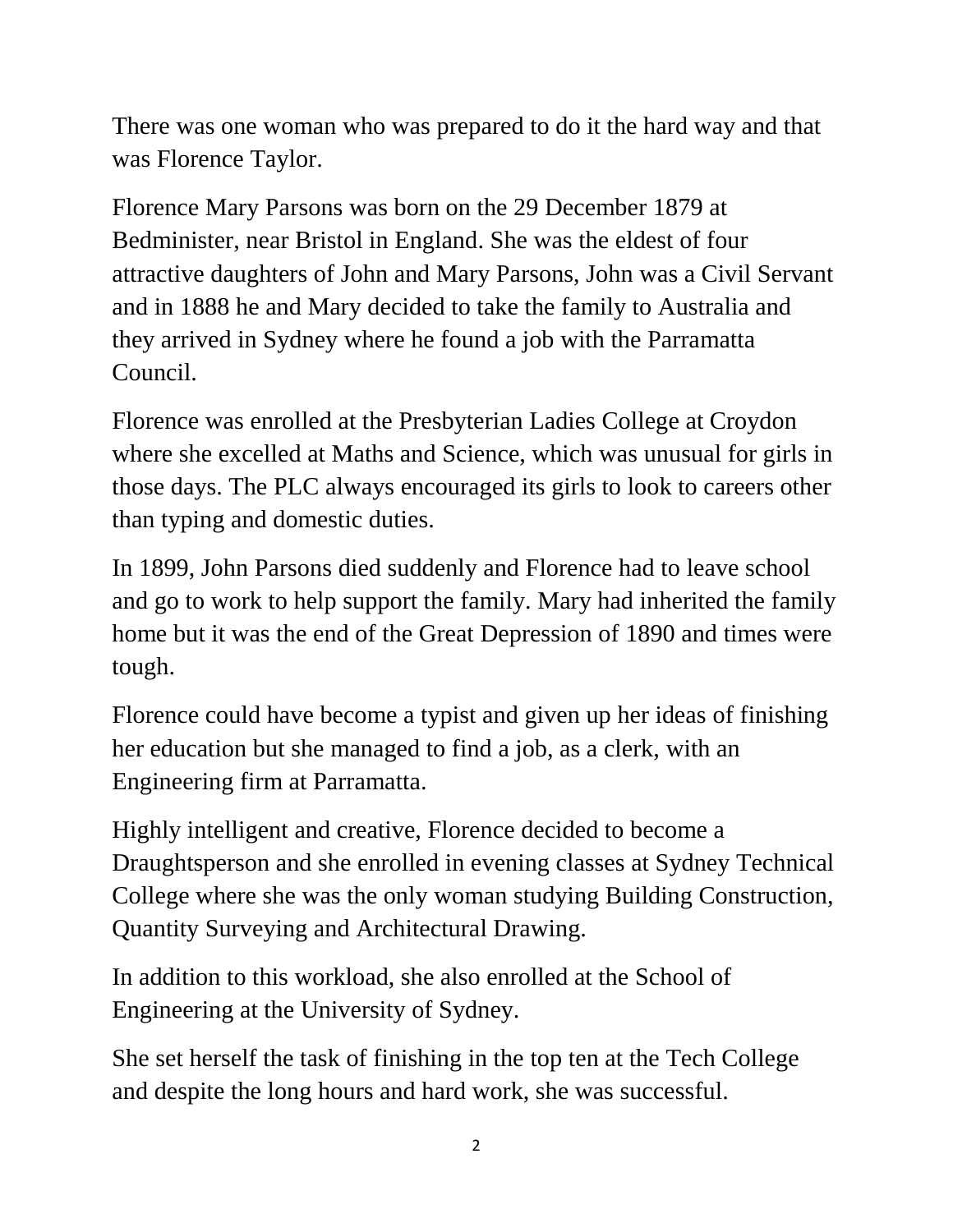She now found work with a Sydney Architect, Edmund Garton, where the work was anything but creative. She was given the task of writing technical specifications while the men were given the design tasks.

Florence would arrive at work at 7.30 am, finish her specifications and then ask if she could work on the designs. She was given more specifications.

When she had completed her Articles she went to work with another Architect, John Clamp, who recognized her skills and gave her the task of designing some very expensive homes on Sydney's North Shore.

The name of the Architect on these plans was always John Clamp.

Florence was a very determined young woman and after eight years of study she completed her degree at Sydney University. She was now a fully qualified Architect and also a Qualified Civil and Structural Engineer.

John Clamp nominated Florence as a member of the NSW Institute of Architects and he wrote an excellent reference in which he praised her design skills.

Her application was rejected by the all male committee.

John Clamp was furious and wrote a letter of protest.

# *Why did you reject her application? She can design an entire home while an ordinary Architect is sharpening his pencils.*

Florence would never give up but it would be thirteen long years before her male colleagues at the Institute would finally admit her as the First Qualified Woman Architect in NSW. In that time, Florence had designed many homes on Sydney's North Shore and at Darling Point.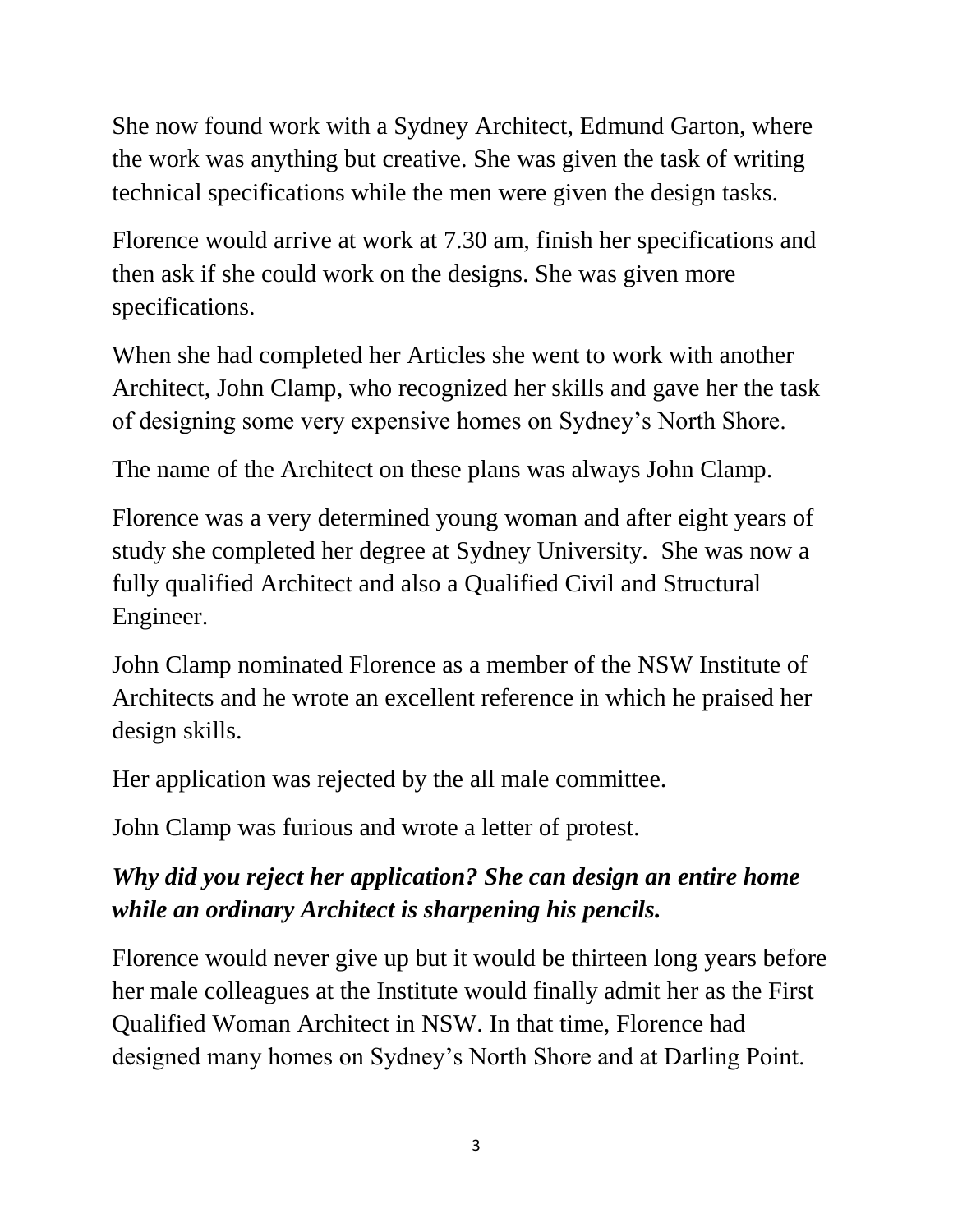Her name could not appear on these plans and she could not receive her Architects fee. Meanwhile, Florence had met and fallen in love with, one of her Lecturers at Sydney University.

George Taylor was also an Engineer and a popular cartoonist at the *Bulletin Magazine*. He was also a member of the *Royal Art Society of NSW* and he had many Artistic and Literary friends. He was interested in the new *Wireless* and he was also a member of the *Aerial League* **of**  *Australia* and he had a company which built gliders. He also liked to fly them.

Florence and George were married on the  $3<sup>rd</sup>$ . April at St. Stephens Presbyterian Church in Sydney and it would be a very happy marriage as the young couple had many shared interests.

Urged on by her new husband, Florence learned to pilot a glider and despite her fear of heights, became the first woman to fly a glider in Australia in 1909. She flew from the sand-hills of Narrabeen Beach before a large crowd of onlookers.

Florence and George went into business together and they formed a Building Publishing Company. They would produce several major technical journals such as *The Australian Engineer* and The *Commonwealth Home Building* and *The Radio Journal of Australia.*

In these journals they would promote the interests of Architects, Engineers and Builders. They made the Australian Government aware of the need for more professionalism and training in these careers.

As Editor and as a feature writer, Florence Taylor campaigned for urban planning , better construction methods and more use of local materials. She and George organized a petition which was signed by Architects and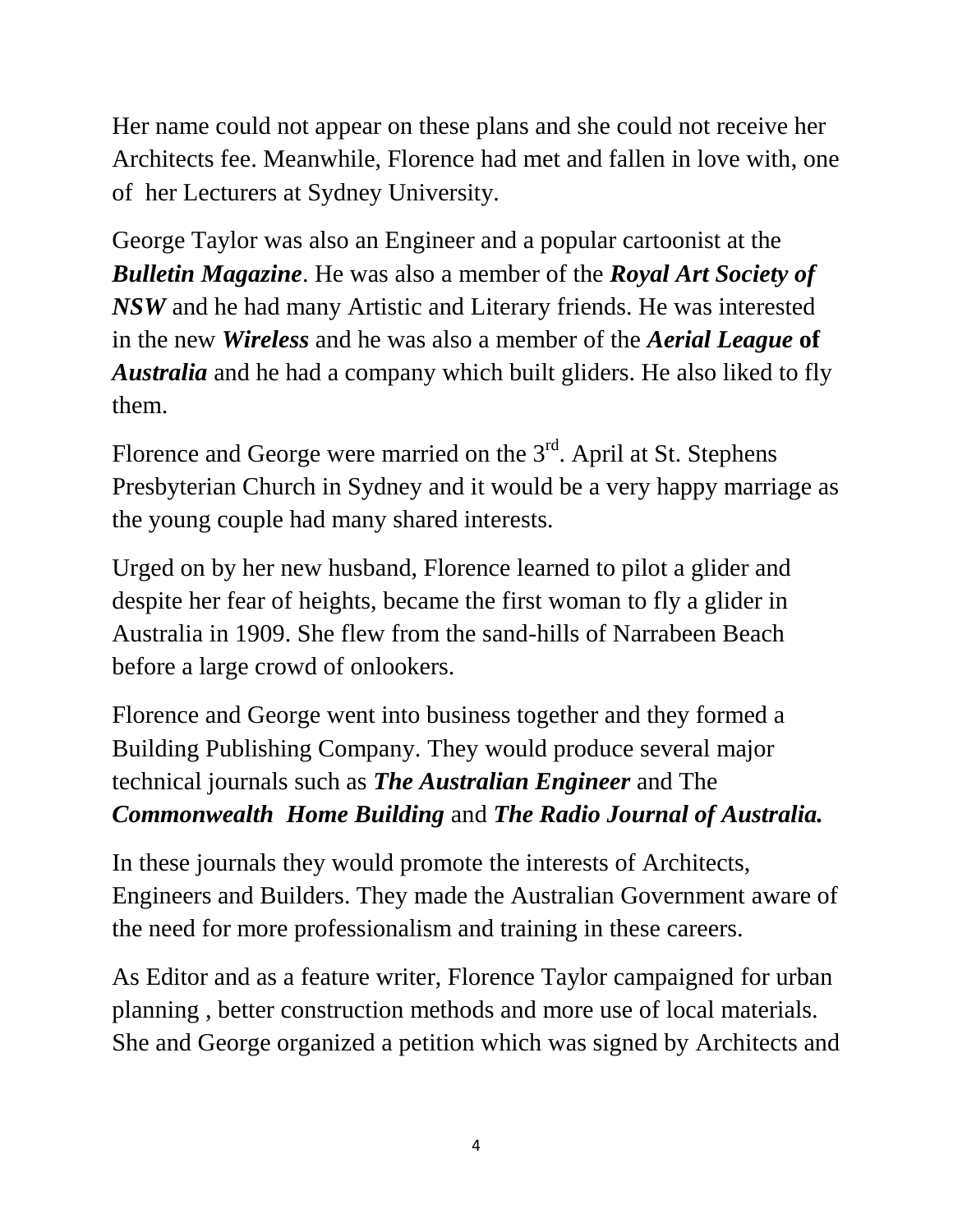Engineers, in support for the acceptance of *Walter Burley Griffin's* revolutionary design for the new *Australian Capital at Canberra*.

In 1913, The Taylors founded *The Town Planning Association of NSW* and this would be the beginning of a new profession in Australia.

Florence and George Taylor's marriage was a very happy one and they spent many exciting and productive years together. George was an epileptic and Florence would learn how to live with this terrible problem. She often had to force open his teeth so that he could breate when he had one of his fits. They believed that epilepsy was congenital so they decided that they would not have children.

After 21 years of their marriage, George had a bad fit and he died in 1928. Florence was devastated.

She decided that she would never remarry and she threw herself into running their business. She submerged her grief into a surge of creativity and she set about starting several Town Planning schemes and Civil Engineering projects.

She knew that, one day, Sydney would need a new Airport and she designed one at Newport on the Northern Beaches. She designed a new wide road from the centre of Sydney to the Eastern Suburbs. She wrote that, one day, Sydney would expand into the West and she drew up plans for new towns in The New Western Suburbs. They included light-rail, broad roads, parks and open space.

Many of Florence Taylor's colleagues felt threatened and some suggested that there was no place for women in their profession and that she should concentrate on domestic ideas such as new designs for kitchens.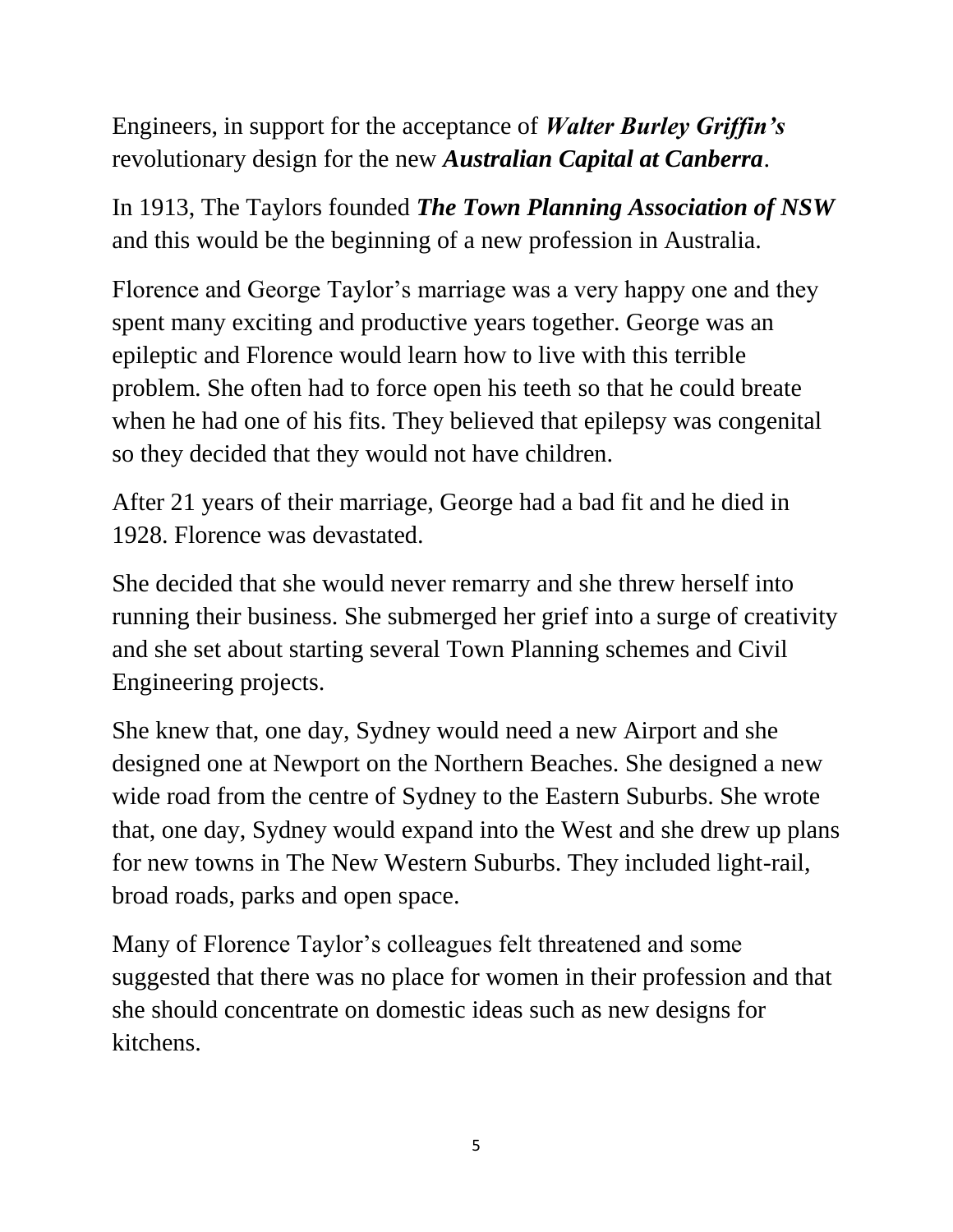Another thing that worried them was that despite her technical skill, she always remained very feminine. She dressed in the latest fashions and she certainly stood out in the male dominated society that she mixed with. A well known Architect, John Berger wrote;

*Men look. Women appear. Men are socialized to be active, women to be passive. What will happen if women begin to look as well as appear? How will women manage the complexities of appearing when undertaking an active role in public life?*

Florence answered this nonsense by writing;

## *Every woman should be able to stand shoulder to shoulder with men without losing the important characteristics of her sex.*

Florence always wore French Perfume, long white gloves with her hair piled up under very large hats with feathers. She dressed that way when the Flappers bobbed their hair and raised their skirts above their knees.

She certainly knew how to stand out in a crowd of men.

The leading Fashion Writer of the *Sydney Morning Herald* wrote;

## *Mrs. Taylor is the very essence of femininity, Despite her achievements in male strongholds she is essentially feminine. She has a weakness for outsized hats with feathers.*

These statements tended to give the impression that Florence was more about fashion that the many technical skills that she had. Her articles advocating better Town Planning, wider roads and a new Airport were not always reported.

Fortunately for Florence, she lived long enough to see a marked change in men's attitudes towards women in business and the professions. Florence was always open to new ideas and she found many when she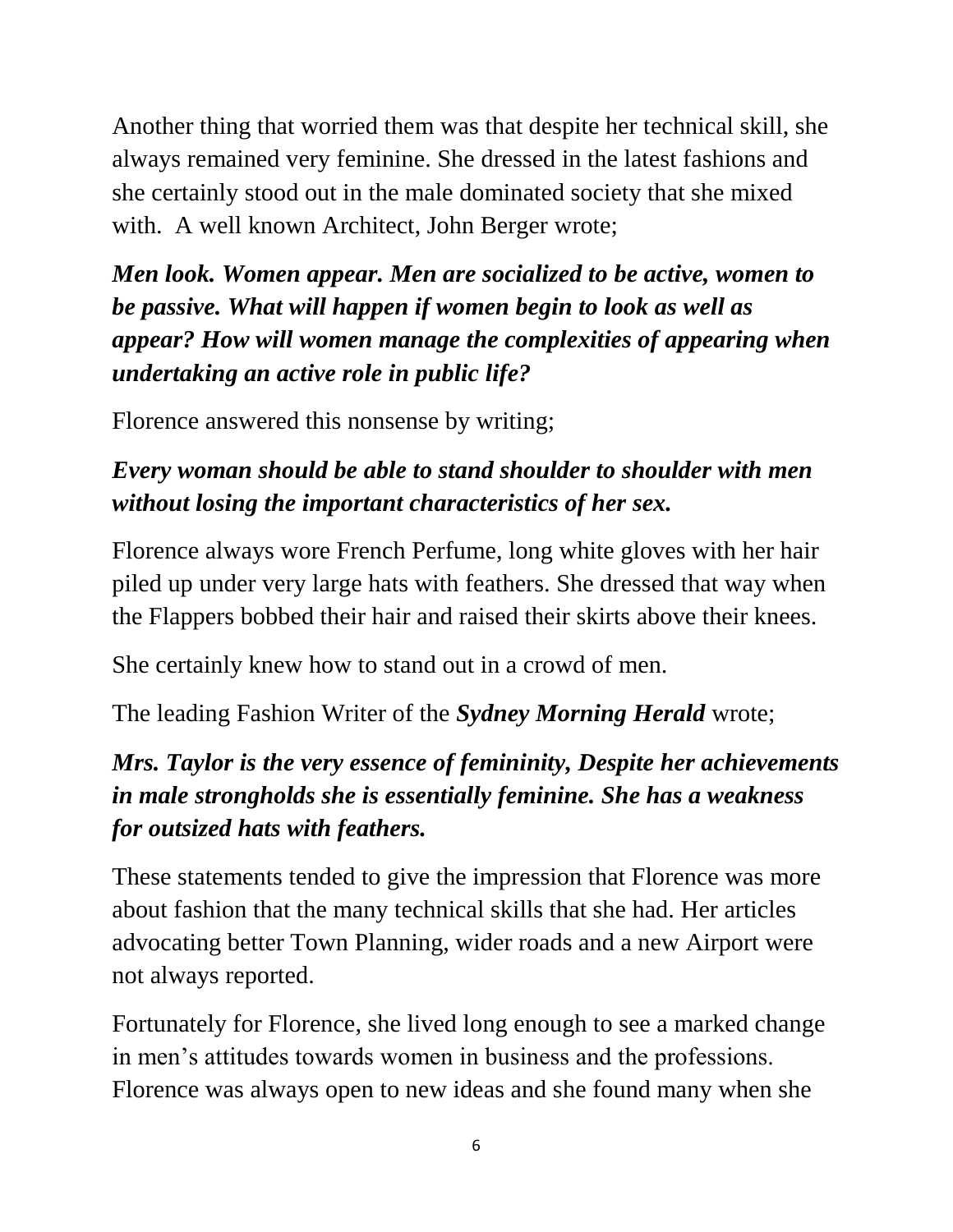travelled to the USA and there she fascinated those she met there with her knowledge, her design skills and her bright personality. She loved the labour-saving devices and gadgets in the USA and she loved the idea that these new items would help women in finding more time to educate themselves.

The Architects in the USA liked her publications and would use many of her ideas on Town Planning. They accepted Florence and her ideas and she wrote that it did not matter to them that she was a woman.

As a very attractive woman they all loved Florence and they admired her skills.

Back in Australia Florence sponsored and gave support to several design awards. *The Australian Institute of Metals* would now award each year;

#### *The Florence Taylor Medal.*

In 1939 Florence was honoured by the King with an OBE and some years later, in her eighties, she received a CBE.

Her work and dedication was recognized in her lifetime by her profession and she was honoured with;

*An Honorary Member of the Australian Institute of Builders.*

*An Honorary member of the Engineering Society of NSW.* 

*A Life Member of the Master Builders Association.*

*A Life Member of the Town Planning Association of NSW*

*A Member of the Society of Women Writers* 

*A Member of the Arts Club of NSW*

*A Member of the Royal Aero Club of NSW.*